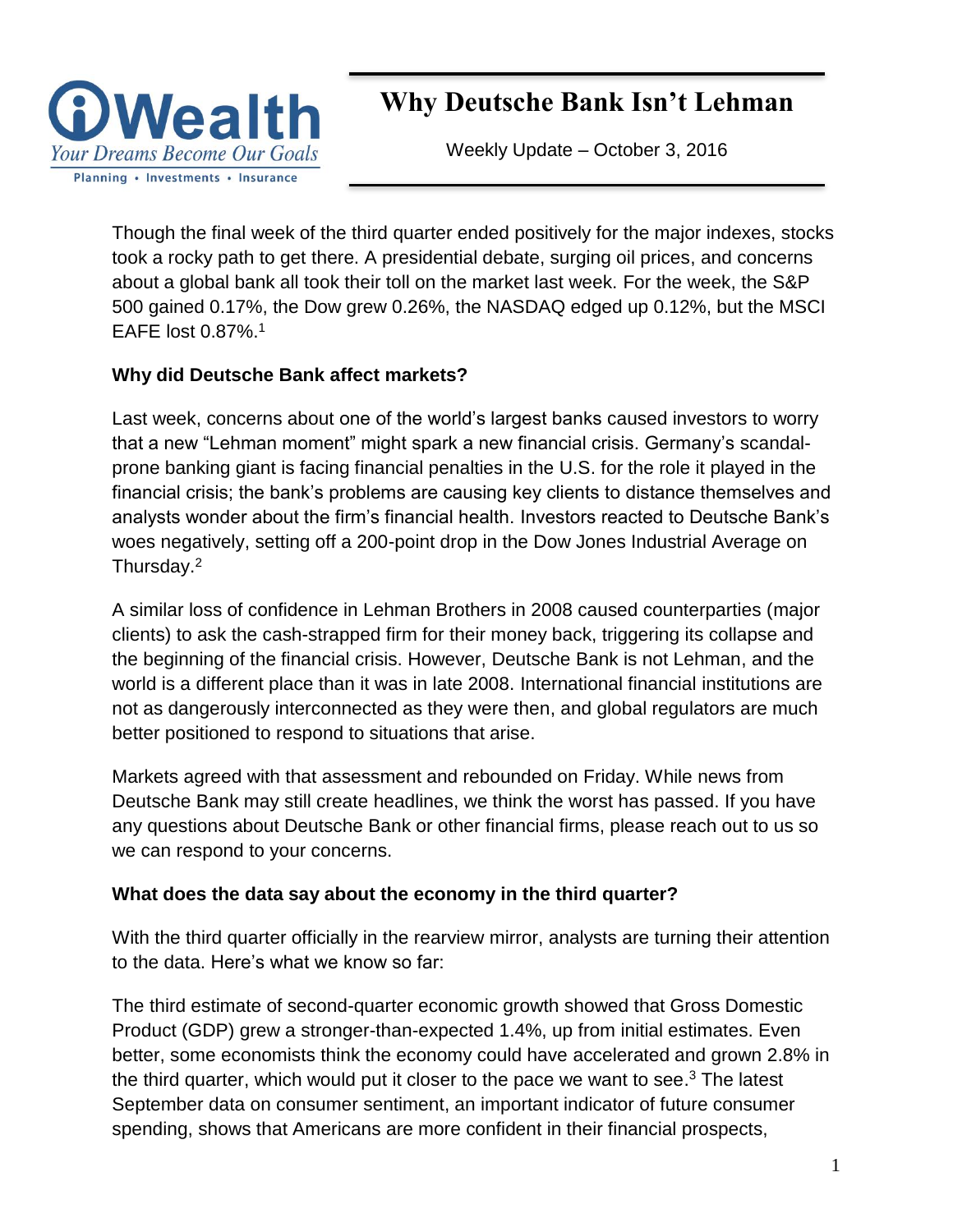possibly opening the door to higher spending in the critical holidav shopping season.<sup>4</sup>

# **What might the final months of the year bring?**

As we enter the final three months of 2016, markets are contending with some headwinds we're watching. We can expect plenty of headlines around the presidential election as we get closer to November. Political beliefs aside, elections represent a lot of uncertainty, especially with wild-card candidates. Markets may react with relief after election uncertainty resolves; however, concerns about the changes a new administration will bring may also trigger further volatility.

Britain's prime minister announced her intention to begin negotiating the UK's Brexit from the European Union next spring. By 2019, Britain could be a sovereign nation once again, bringing a slew of changes to the  $EU<sup>5</sup>$ . Though we don't expect to see too much volatility around the Brexit until next year, it is a political football that could roil markets.

Oil prices might have finally hit bottom and be poised to rally this fall. Major oil producers, including Saudi Arabia and Iran, seem ready to coordinate production to bring oil prices back up. If a pact is made (and held), oil could head back toward \$60/barrel next year, which would bring relief to beleaguered U.S. energy companies.<sup>6</sup> However, higher oil process could bite consumers by making gas more expensive at the pump. It's likely that oil prices will play a role in market movements in the weeks to come.

The week ahead is packed with data, including the September jobs report, which may factor into future Federal Reserve interest rate decisions. As always, we'll keep you updated.

## **ECONOMIC CALENDAR:**

**Monday:** Motor Vehicle Sales, PMI Manufacturing Index, ISM Manufacturing Index, Construction Spending

**Wednesday:** ADP Employment Report, International Trade, Factory Orders, ISM Non-Manufacturing Index, EIA Petroleum Status Report

**Thursday:** Jobless Claims

**Friday:** Employment Situation

| Data as of 9/30/2016             | 1-Week   | <b>Since 1/1/16</b> | 1-Year | 5-Year | 10-Year  |
|----------------------------------|----------|---------------------|--------|--------|----------|
| <b>Standard &amp; Poor's 500</b> | 0.17%    | 6.08%               | 12.93% | 18.33% | 6.23%    |
| <b>DOW</b>                       | 0.26%    | 5.07%               | 12.43% | 13.55% | 5.68%    |
| <b>NASDAQ</b>                    | 0.12%    | 6.08%               | 14.97% | 23.98% | 13.52%   |
| <b>U.S. Corporate Bond Index</b> | 0.06%    | 8.64%               | 8.05%  | 5.48%  | 7.47%    |
| <b>International</b>             | $-0.87%$ | $-0.85%$            | 3.48%  | 4.38%  | $-1.02%$ |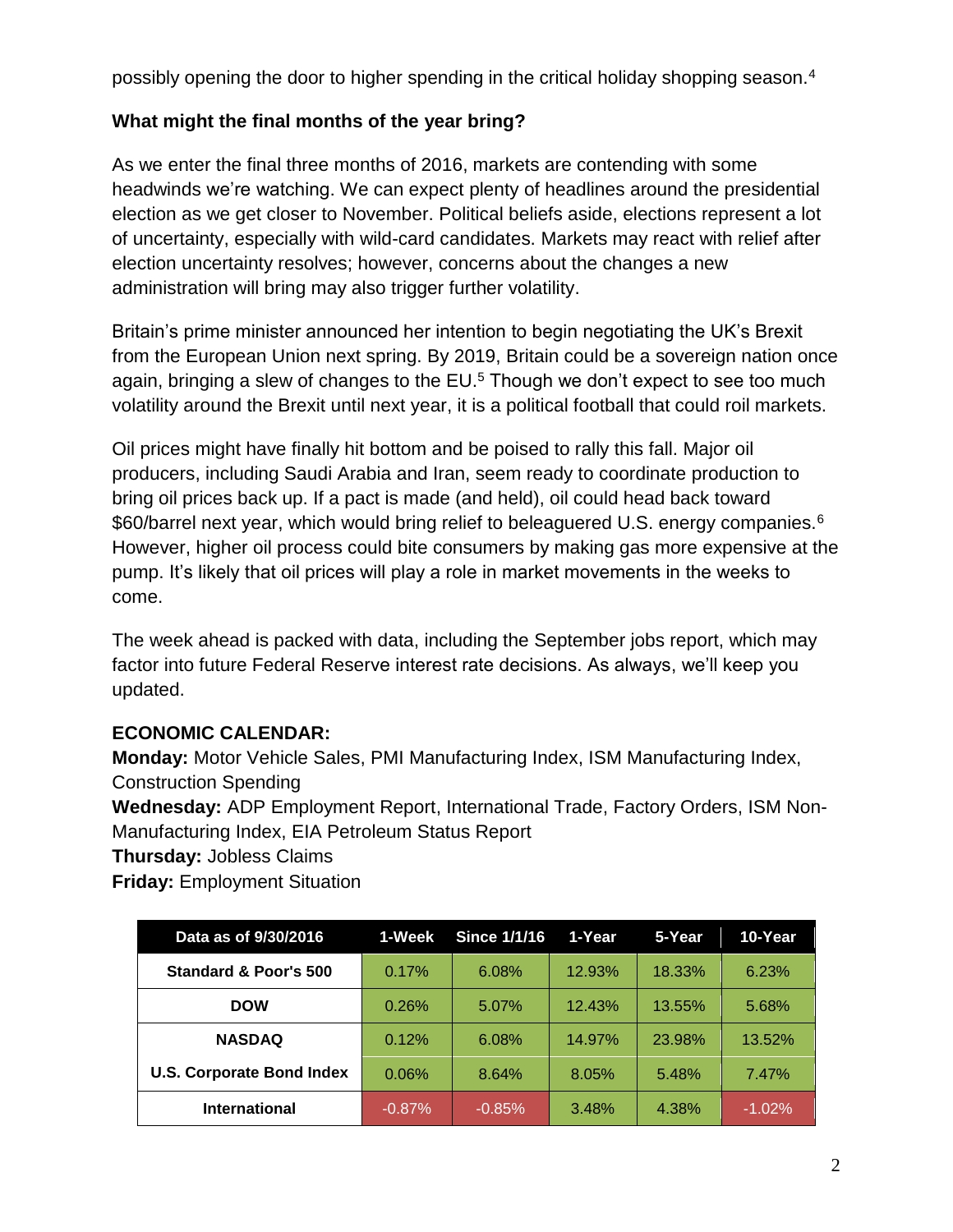| Data as of 9/30/2016         | <b>MITTO.</b> | 6 mo. | 1 vr. | 5 vr. | 10 vr. |
|------------------------------|---------------|-------|-------|-------|--------|
| <b>Treasury Yields (CMT)</b> | 0.20%         | 0.45% | 0.59% | 1.14% | 1.60%  |

Notes: All index returns exclude reinvested dividends, and the 5-year and 10-year returns are annualized. Sources: Yahoo! Finance, S&P Dow Jones Indices and Treasury.gov. International performance is represented by the MSCI EAFE Index. Corporate bond performance is represented by the SPUSCIG. Past performance is no guarantee of future results. Indices are unmanaged and cannot be invested into directly.

## **HEADLINES:**

**New home sales tumble in August.** Sales of newly constructed homes fell 7.6% in August after surging in July to the highest level in nearly nine years. The retreat isn't unexpected and further volatility in the housing sector may occur.<sup>7</sup>

**Durable goods orders slip.** U.S. factories saw fewer orders in August for long-lasting goods like aircraft, appliances, and electronics. However, a core category that represents business investment grew for the third straight month.<sup>8</sup>

**Weekly jobless claims edge higher.** The number of Americans filing new claims for unemployment benefits rose slightly last week but held at stable levels, supporting the view that the labor market continues to improve.<sup>9</sup>

**Pending home sales drop.** The number of homes under contract slumped in August, suggesting that home sales fell across the board. Since pending sales forecast future activity, it's likely the drop in housing activity will be felt in the weeks ahead.<sup>10</sup>



*"Either you run the day, or the day runs you."*

*– Jim Rohn*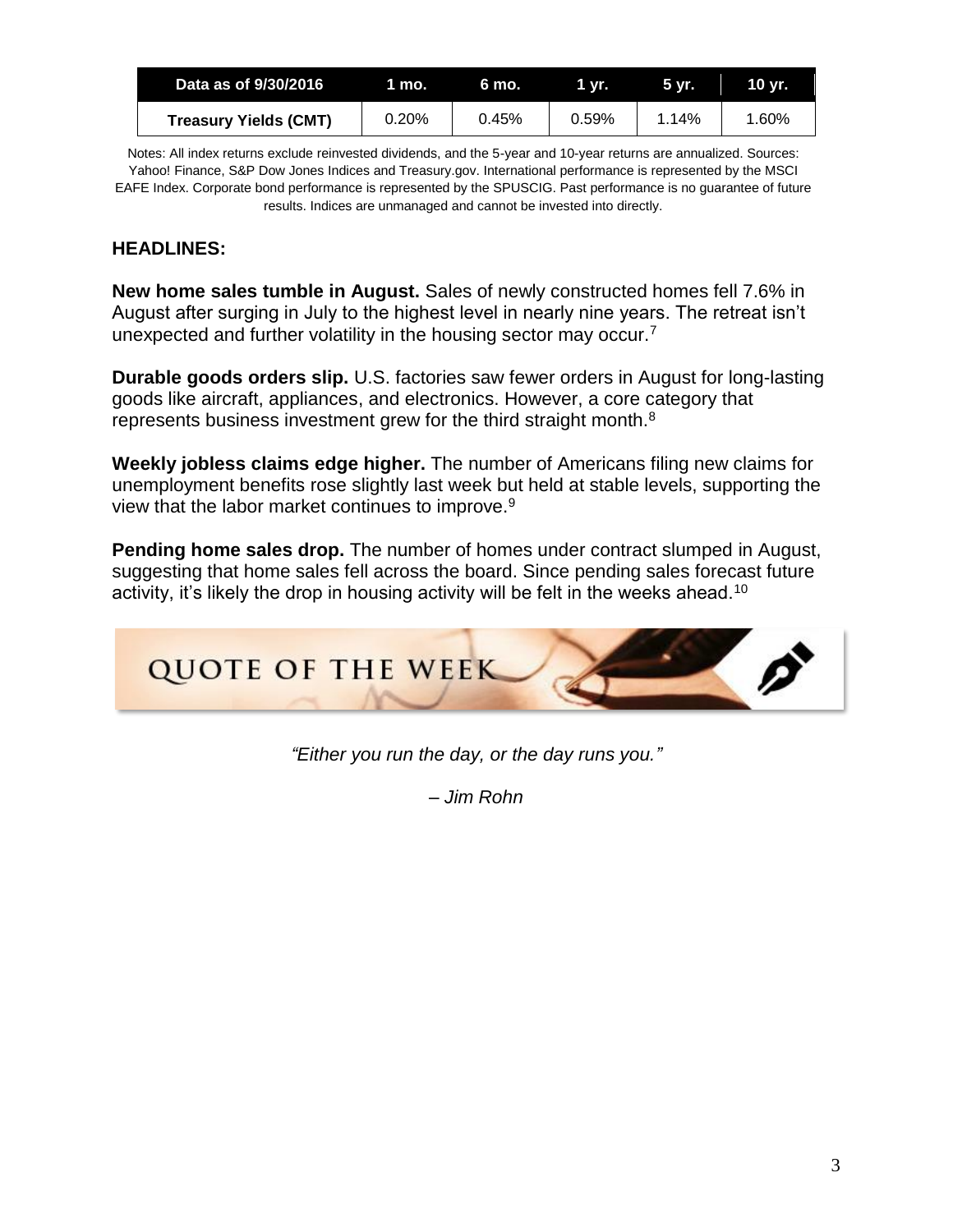

#### **Fruit and Nut Dessert Focaccia**



*Store-bought pizza dough makes this delicious dessert fast and easy to make.*

Serves 4

## **Ingredients:**

1 refrigerated ball of white or whole wheat pizza dough 2 cups seedless grapes, blueberries, or other fresh berry ½ cup pine nuts, walnuts or almonds, chopped 4 tablespoons honey 8 oz. package of cream cheese, room temperature ½ teaspoon vanilla extract Oil or spray for the pan

#### **Directions:**

- 1. Preheat your oven to 425° F.
- 2. Roll the pizza dough into two rounds and place each on a greased baking sheet.
- 3. Beat together the honey, cream cheese, and vanilla until thoroughly combined.
- 4. Using a spatula, spread the mixture across each round of dough.
- 5. Top each focaccia with half of the fruit and nuts.
- 6. Bake 20 to 25 minutes, rotating pans halfway through, until the dough is golden brown.
- 7. Serve warm.

Recipe adapted from Kate Merker and Sara Quessenberry | RealSimple.com<sup>11</sup>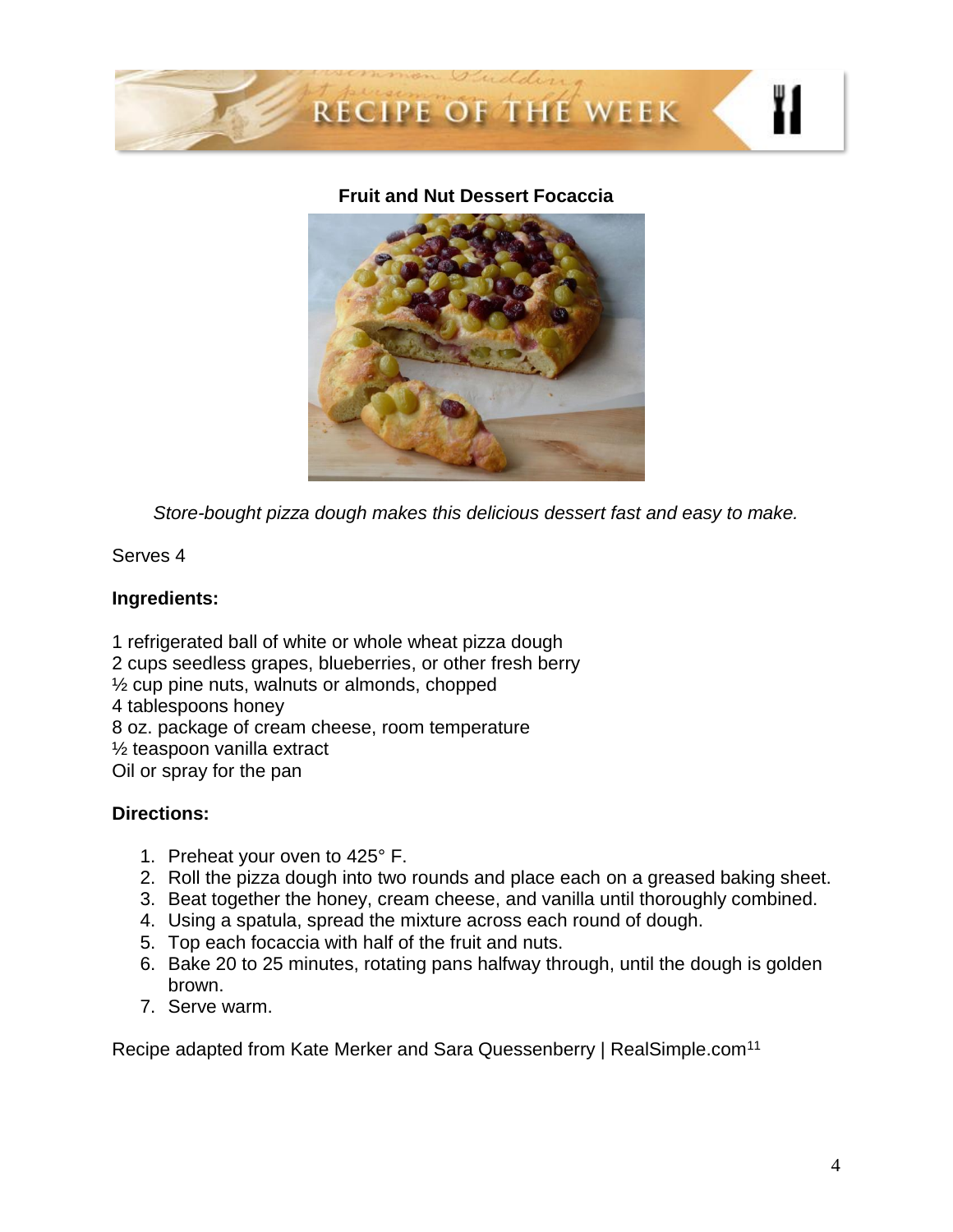

## **Get Helpful IRS Tips on Social Media**

Social media isn't just for connecting with family, friends, and your favorite financial professional. The IRS also uses social media to distribute important tax information and help you stay on top of your taxes.

- The IRS uses **Twitter** to tweet tax-related tips, news, and more. Follow them @IRSnews and @IRSenEspanol. The Taxpayer Advocate Service tweets from @YourVoiceAtIRS.
- **IRS2Go** is a free app where you can check your refund status, get tax updates, or follow the IRS on Twitter. You can download it free from the iTunes app store or the Google Play Store.
- The IRS **YouTube** Channels offer short videos on many tax topics. Videos are available in English, Spanish, and ASL.

Tip courtesy of  $IRS.gov<sup>12</sup>$ 



#### **Judge Distances Correctly**

If you don't know how to judge distances well, your short game will suffer. Here's a great drill for improving your depth perception: Tee up a ball a moderate distance away from the hole. Evaluate the shot and set up as you normally would. Then, close your eyes and walk toward the hole with your putter in your hand. Stop and point at where you think the hole is. Did you get close? If not, repeat the drill until you can accurately judge the distance.

Tip courtesy of Dan Martin, PGA | Golf Tips Mag<sup>13</sup>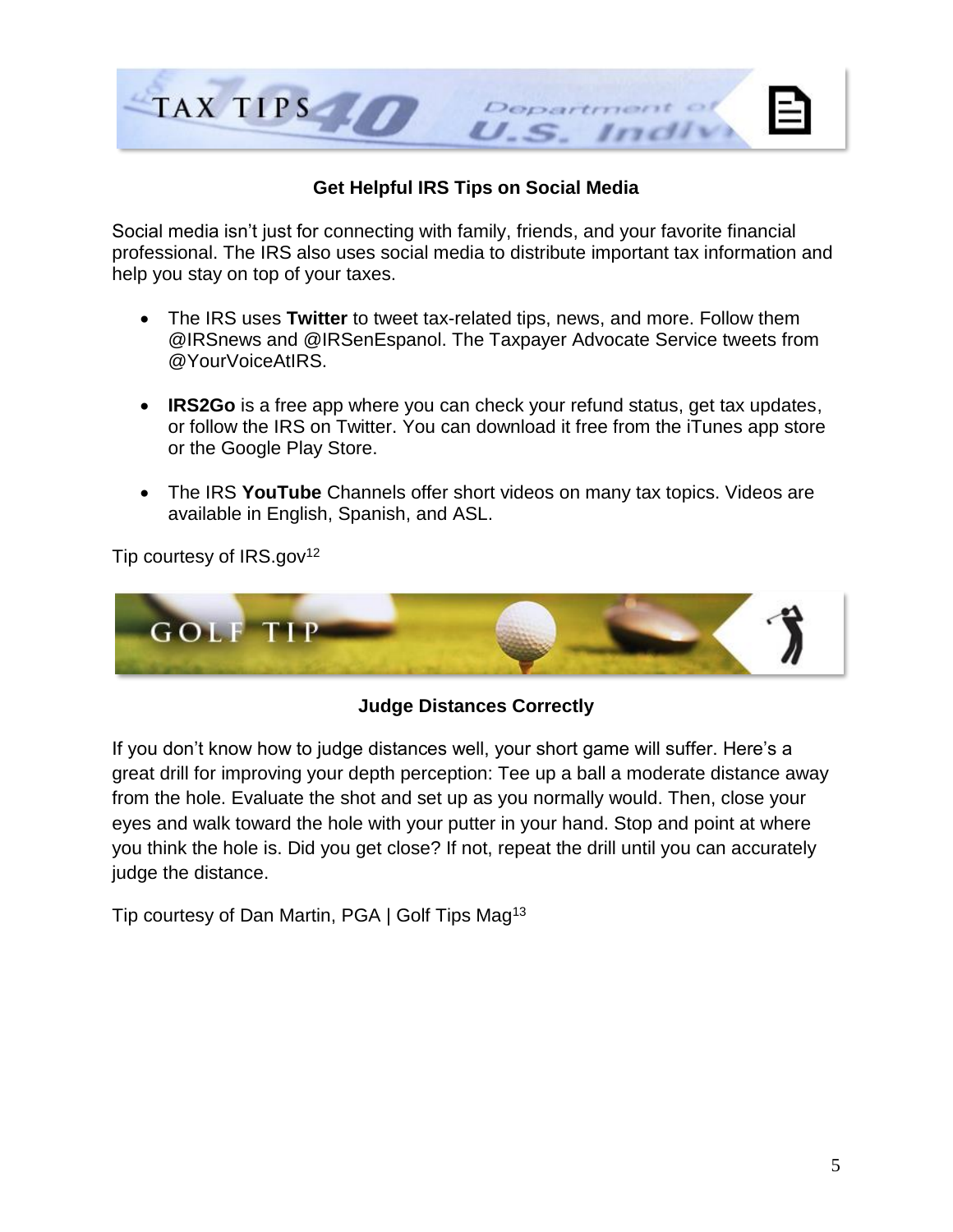

#### **Start Your Morning Slowly**

While the early bird may get the worm, starting your morning too quickly may be hard on your health. Researchers at Harvard University found that the risk of a heart attack is highest in the morning when blood vessels are constricted after a long sleep. Instead of jumping out of bed every morning, consider taking your time and enjoying a leisurely pace. Incorporating some easy stretches and a short meditation can help you ease into your day and boost your mental and physical health.

Tip courtesy of AARP<sup>14</sup>



#### **Use Aerators to Reduce Water Usage**

How much water do you really need to complete simple household tasks? Probably less than you think. Similar to a low-volume showerhead, a faucet aerator is a simple gadget that screws onto the end of a faucet and reduces the amount of water that comes out. Your local home improvement or hardware store should stock several sizes. Look for a 2.0 GPM aerator for the kitchen faucet and a 1.0 GPM version for your bathroom sinks.

Tip courtesy of Seattle PI<sup>15</sup>

#### *Share the Wealth of Knowledge!*

*Please share this market update with family, friends or colleagues. We love being introduced!*

Securities, advisory services, and insurance products are offered through Investment Centers of America, Inc. (ICA), member FINRA, SIPC, a Registered Investment Advisor, and affiliated insurance agencies. ICA and iWealth are separate companies. Investing involves risk including the potential loss of principal. No investment strategy can guarantee a profit or protect against loss in periods of declining values.

Diversification does not guarantee profit nor is it guaranteed to protect assets.

International investing involves special risks such as currency fluctuation and political instability and may not be suitable for all investors.

The Standard & Poor's 500 (S&P 500) is an unmanaged group of securities considered to be representative of the stock market in general.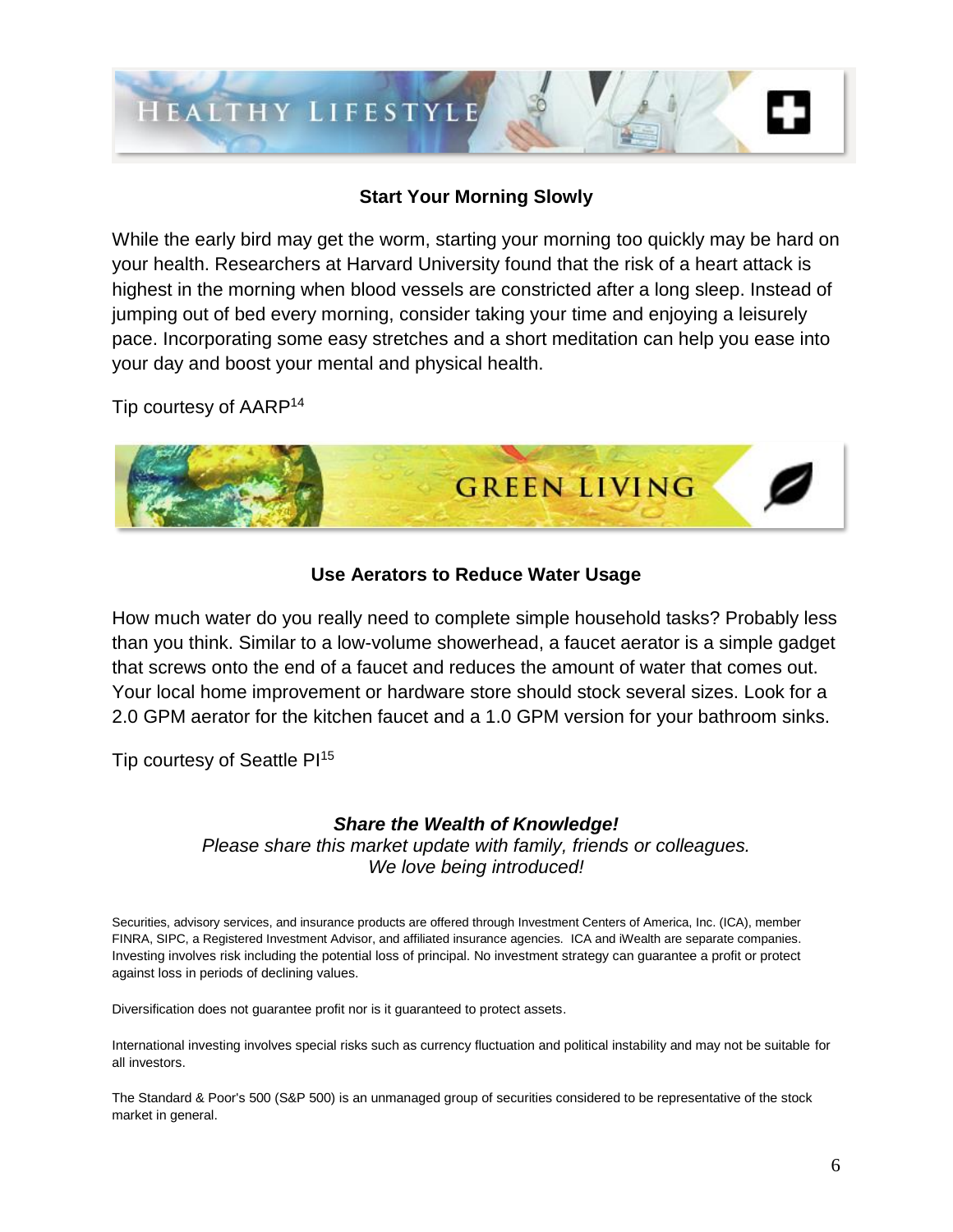The Dow Jones Industrial Average is a price-weighted average of 30 significant stocks traded on the New York Stock Exchange and the NASDAQ. The DJIA was invented by Charles Dow back in 1896.

The Nasdaq Composite is an index of the common stocks and similar securities listed on the NASDAQ stock market and is considered a broad indicator of the performance of stocks of technology companies and growth companies.

The MSCI EAFE Index was created by Morgan Stanley Capital International (MSCI) that serves as a benchmark of the performance in major international equity markets as represented by 21 major MSCI indices from Europe, Australia and Southeast Asia.

The S&P U.S. Investment Grade Corporate Bond Index contains U.S.- and foreign-issued investment-grade corporate bonds denominated in U.S. dollars.

The SPUSCIG launched on April 09, 2013. All information for an index prior to its Launch Date is back-tested, based on the methodology that was in effect on the Launch Date. Back-tested performance, which is hypothetical and not actual performance, is subject to inherent limitations because it reflects application of an Index methodology and selection of index constituents in hindsight. No theoretical approach can take into account all of the factors in the markets in general and the impact of decisions that might have been made during the actual operation of an index. Actual returns may differ from, and be lower than, back-tested returns.

The S&P/Case-Shiller Home Price Indices are the leading measures of U.S. residential real estate prices, tracking changes in the value of residential real estate. The index is made up of measures of real estate prices in 20 cities and weighted to produce the index.

The 10-year Treasury Note represents debt owed by the United States Treasury to the public. Since the U.S. Government is seen as a risk-free borrower, investors use the 10-year Treasury Note as a benchmark for the long-term bond market.

Opinions expressed are subject to change without notice and are not intended as investment advice or to predict future performance.

Past performance does not guarantee future results.

You cannot invest directly in an index.

Consult your financial professional before making any investment decision.

Fixed income investments are subject to various risks including changes in interest rates, credit quality, inflation risk, market valuations, prepayments, corporate events, tax ramifications and other factors.

These are the views of Platinum Advisor Marketing Strategies, LLC, and not necessarily those of the named representative, Broker dealer or Investment Advisor, and should not be construed as investment advice. Neither the named representative nor the named Broker dealer or Investment Advisor gives tax or legal advice. All information is believed to be from reliable sources; however, we make no representation as to its completeness or accuracy. Please consult your financial advisor for further information.

By clicking on these links, you will leave our server, as they are located on another server. We have not independently verified the information available through this link. The link is provided to you as a matter of interest. Please click on the links below to leave and proceed to the selected site.

1

 $\overline{a}$ 

<https://www.msci.com/end-of-day-data-search>

[http://finance.yahoo.com/quote/%5EGSPC/history?period1=1474603200&period2=1475208000&interval=1d&filter=history&f](http://finance.yahoo.com/quote/%5EGSPC/history?period1=1474603200&period2=1475208000&interval=1d&filter=history&frequency=1d) [requency=1d](http://finance.yahoo.com/quote/%5EGSPC/history?period1=1474603200&period2=1475208000&interval=1d&filter=history&frequency=1d)

[http://finance.yahoo.com/quote/%5EDJI/history?period1=1474603200&period2=1475208000&interval=1d&filter=history&freq](http://finance.yahoo.com/quote/%5EDJI/history?period1=1474603200&period2=1475208000&interval=1d&filter=history&frequency=1d) [uency=1d](http://finance.yahoo.com/quote/%5EDJI/history?period1=1474603200&period2=1475208000&interval=1d&filter=history&frequency=1d)

[http://finance.yahoo.com/quote/%5EIXIC/history?period1=1474603200&period2=1475208000&interval=1d&filter=history&fre](http://finance.yahoo.com/quote/%5EIXIC/history?period1=1474603200&period2=1475208000&interval=1d&filter=history&frequency=1d) [quency=1d](http://finance.yahoo.com/quote/%5EIXIC/history?period1=1474603200&period2=1475208000&interval=1d&filter=history&frequency=1d)